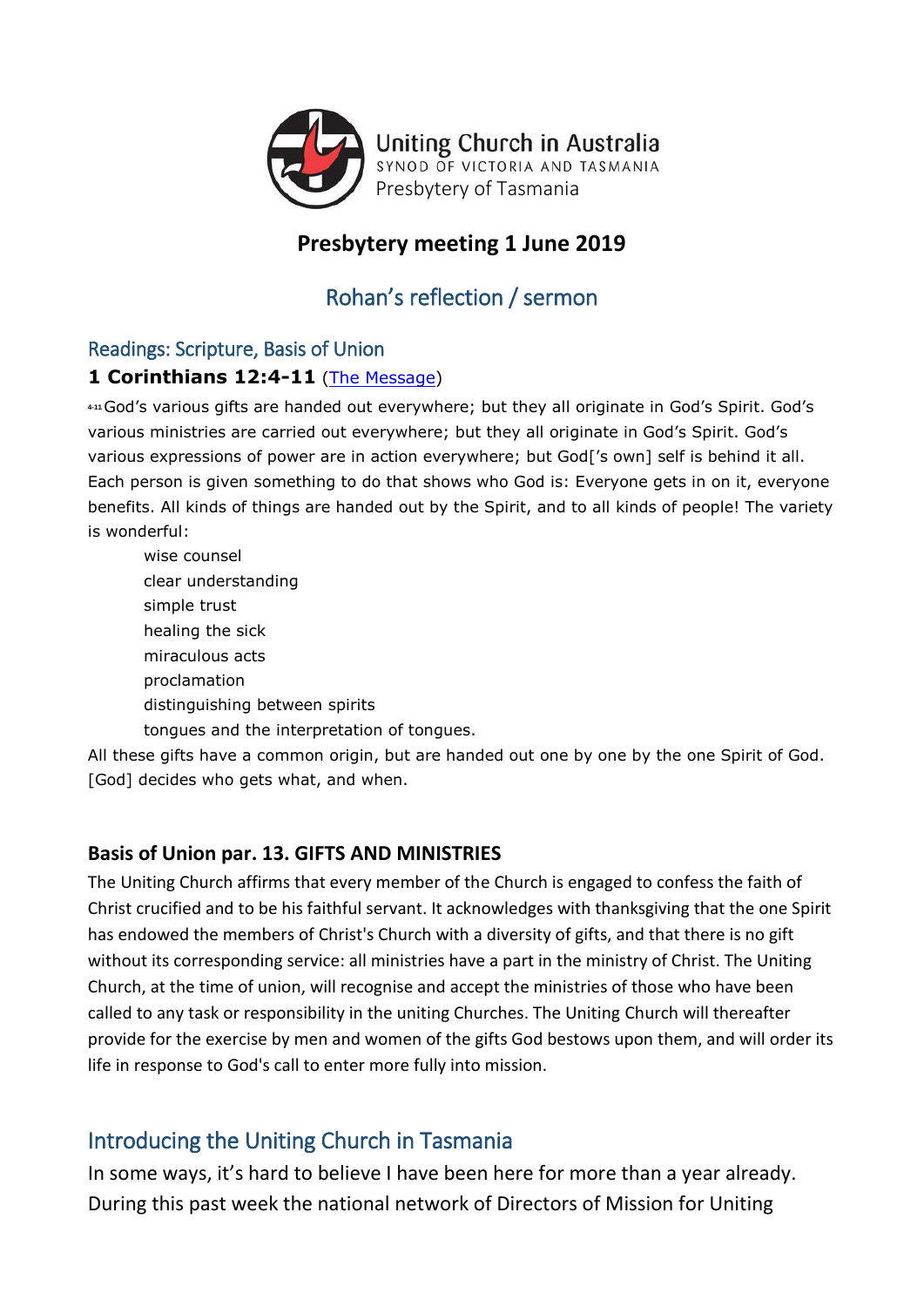community service agencies gathered in Hobart, and I was invited to introduce them to the Uniting Church in Tasmania.

After a year in this role, working with the three Presbytery committees and the other Presbytery leaders including the Presbytery Ministers and staff, and visiting some but not yet all of the churches and faith communities around Tasmania, it was interesting to reflect on what I have noticed and am still noticing. I have certainly seen many people using their gifts for ministry and mission, and I have also noticed a lot of weariness, uncertainty and even confusion. Many people wonder if the Uniting Church has any future at all.

I am confident, and hopeful, and curious to see what God may yet call from us, together.

In the past three generations the role of the Church in society has fundamentally changed – at least, that is the perception of those of us who were involved then and still are. Younger generations have insights to share about what is now normal, and we need to hear their voices here. The major shifts in church and society now require discipline and focus from the Church in order to grasp anew our responsibilities and opportunities as disciples of Jesus Christ at mission in the world today.

The strategy of the Uniting Church Presbytery of Tasmania is to *grow healthy communities of faith* and to *form leaders for a missional church*, focussing the resources and personnel of the Presbytery to these ends (see *Strategic Directions for 2016-2018*, Presbytery of Tasmania, 2016).

These strategic directions build on previous presbytery work which identified a focus on *imagining in order to create* rather than *planning to control* (see *Where to now, Discerning Direction*, Presbytery of Tasmania, 2010).

Uniting Church congregations and members, faith communities and leaders, agencies and schools, ministers and community partners are all invited to contribute to this strategy as an expression of their discipleship of Jesus Christ, and their love of God and neighbour.

The work and responsibilities of the Presbytery staff and Presbytery committees are aligned with this strategy: local communities of faith and presbytery-wide networks are supported by the Presbytery in these priority areas of focus. The team of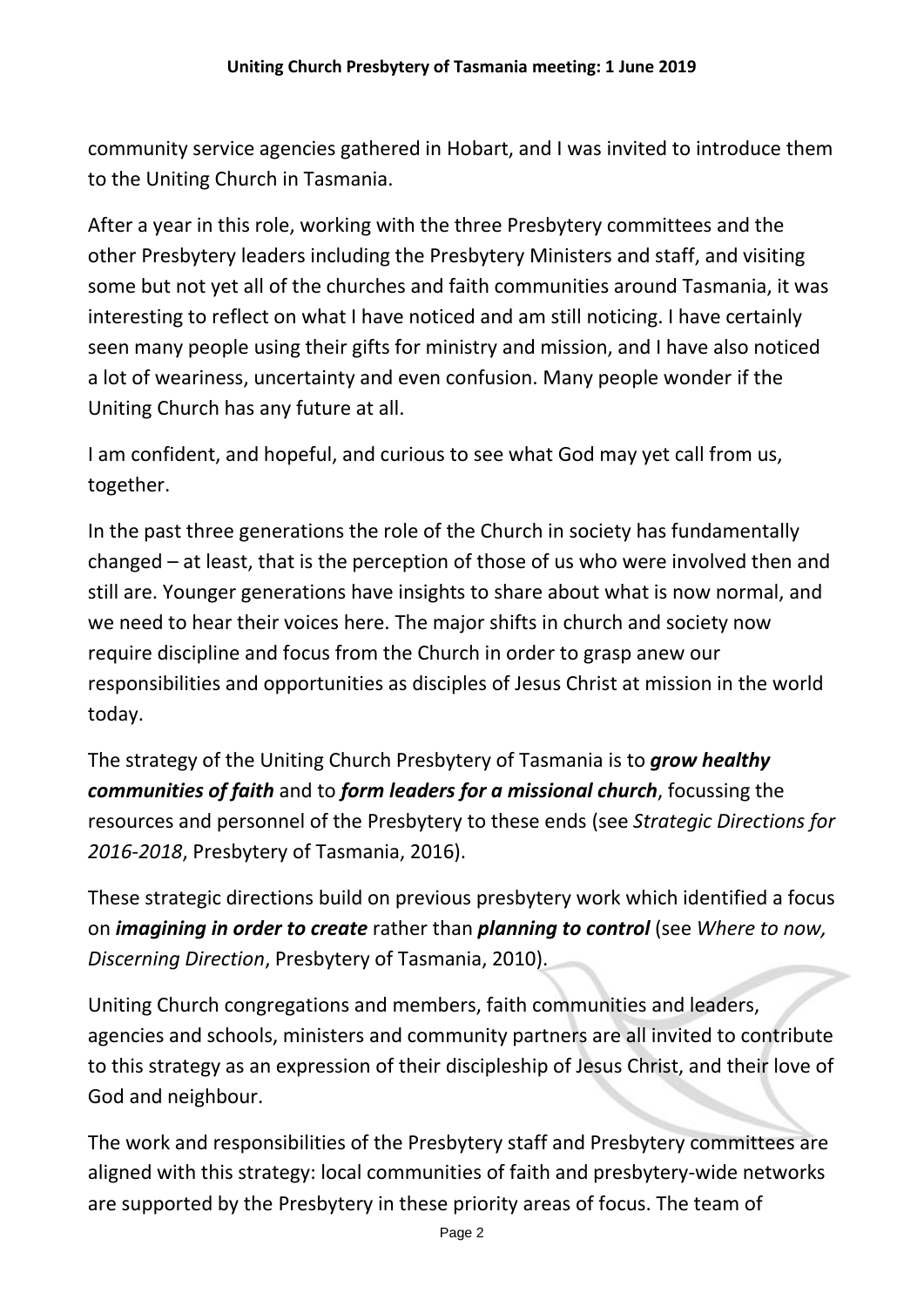Presbytery Ministers collaborate with the Presbytery Chairperson and the three Presbytery committees in leading the Presbytery. The resources of the Uniting Church including people, funds and property are directed, invested or divested in order to enable in this strategy.

At least, that is the missional theory or goal…

### Some key measurements of the Uniting Church in Tasmania

- About 1500 UCA members & regular attenders:
	- o rough estimate; relies on annual survey returns, Heather A will speak later
	- o compare to: King Island, 4x Carrick, the size of an NCYC, or the size of one service in a big church with a loud band?
	- o about 1 UCA for every 500 Tasmanian people
- About 40 UCA congregations & faith communities, including
	- o at Currie on King Island,
	- o Hobart Cheil, our Korean-speaking cong at Sandy Bay
	- o the rural & remote ministry supported by Frontier Services,
	- o the Leprena indigenous community & community centre in Glenorchy
- About 15 ordained ministers in placement & another 6 lay people in ministry placements, about 33 permanently retired ministers, 2 candidates for ordained ministry (regional formation), others learning leadership in various ways
- About 33 Lay Preachers, another 6 in training, many lay leaders of worship
- Over 40 church sites/buildings, many historic on the Tasmanian Heritage Register
- About 40 cemeteries; legislation changes mean we can no longer sell, raffle or even give away if we wanted to  $-$  which we don't!

As I mentioned before, I notice a lot of uncertainty about the future, and confusion about the Church.

So what is the purpose or mission of the Uniting Church, in our time and place?

I find the Basis of Union of the Uniting Church in Australia a very helpful continuing guide to our life together. I was seven years old when the Uniting Church was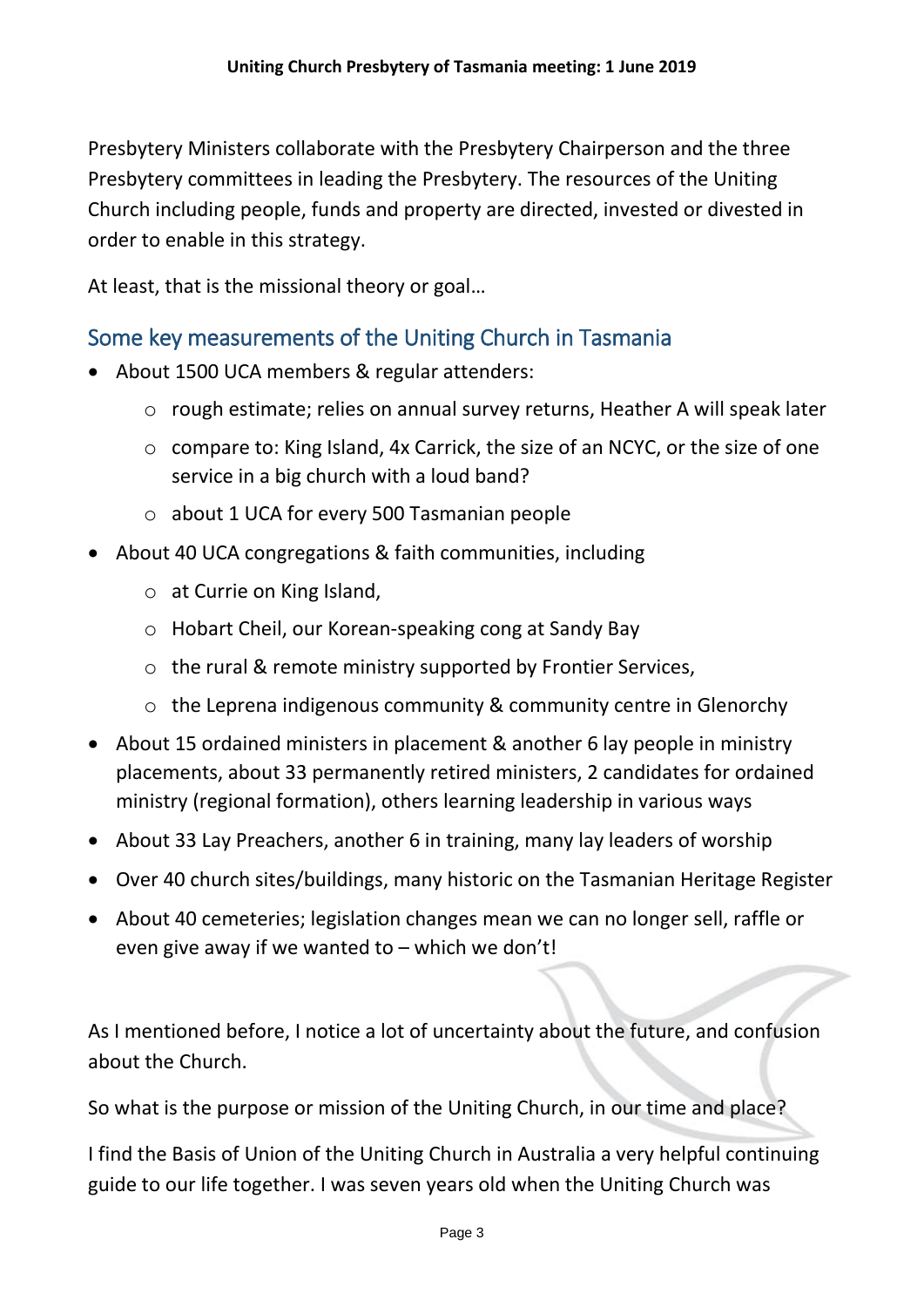inaugurated in 1977, at that time a member of a charismatic Methodist Church in Canberra, a child who inherited experience of people being slain in the spirit in Lausanne, as well as experience of people being silent and still in contemplative communities, or singing rousing old hymns together in little bush churches.

As a young adult my personal spirituality resonated deeply with the Taize style of worship as well as with the huge worship services at National Christian Youth Conventions, NCYC. For a time I lived within an intentional Christian community of young adults and a minister's family, until egos and spiritual abuse got in the way of radical discipleship. Ched Myers, a biblical theologian of the radical discipleship movement in the USA, illuminated for me the essence of community; a group of people who share a common history and share a *common interpretation* of that history.

The Basis of Union helps us to share the common history and foundational structures of the Uniting Church, but more importantly it helps us share – again and again – a *common interpretation* of the purpose and mission and commitments of the Uniting Church, and by doing that it guides us into the future, together.

The Basis of Union isn't complete – it overlooks the very important commitments of the Uniting Church to both the indigenous heart and the cultural diversity that are each so important to the Uniting Church. We have had to re-discover these commitments since the key statements on covenanting and multicultural diversity were approved in 1985.

But I continue to find the Basis of Union very helpful in reminding us of the ways

- that the UCA is a Christian church but not always in all the same ways as other churches,
- that the UCA is centred on Jesus the Christ but not always in the same ways as other churches, (Par 3-4)
- that the UCA is a deeply biblical church but not always in the same ways as other churches, (Par 5)
- that the UCA is a strongly Trinitarian Church but not only and not always in the same ways as other churches,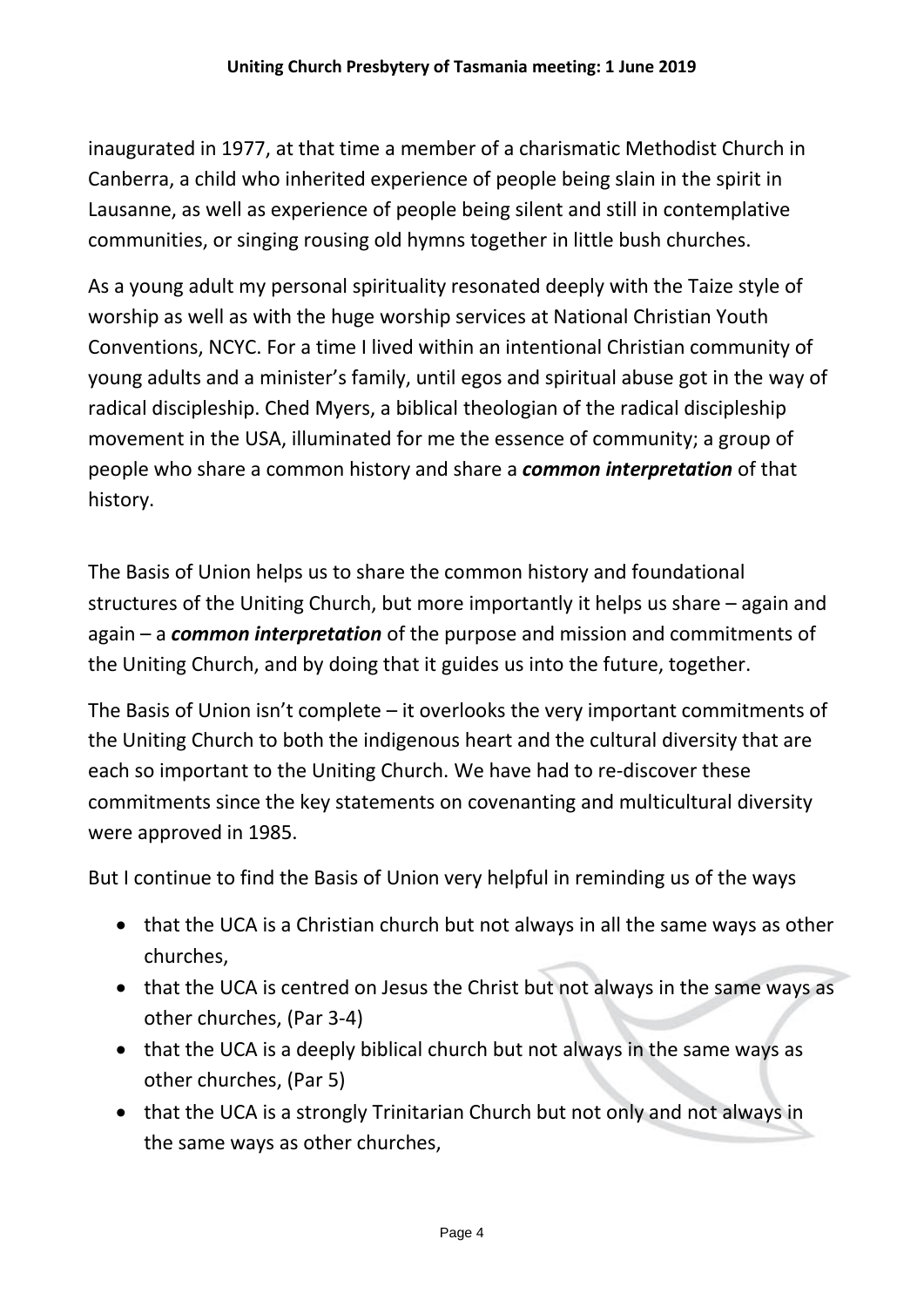that the UCA is a missional church, an ecumenical church, an evangelical church, a reformed church, and a uniting church, but not always in the same ways as other churches.

It is this vision of the Uniting Church as a pilgrim people, seeking unity, faithfully at mission in the world – not competing with other Christian churches, but recognising that in our different ways we all serve the one end – that inspires me still.

John 17 passage gives us a timeless prayer for Christian unity, based on the intimate unity and self-giving love of Jesus and the Father: "that they may all be one".

That is why the Basis of Union commits us to ongoing dialogue, to continuing discernment, and to openness to the world as well as to other churches, in order to better discern God's continuing call to us in the Uniting Church as we share God's good news and God's justice with the whole world.

Paragraph 13 of the Basis of Union, clearly drawing from 1 Corinthians 12, reminds us that gifts given of God are the basis for ministry and mission, not education or gender or ordination or other human categories. In contrast to most of the rest of the Church throughout history and around the world, the Uniting Church has always been committed to the ministry of women and of men, despite biblical passages to the contrary. The Uniting Church has always been committed to freedom from slavery and apartheid, despite our parental churches supporting slavery at various times, and despite biblical support for slavery and slaughtering your opponents. The Bible affirms human dignity and abundant life as good news for all people: you can probably tell I'm a John 10:10 kind of guy, in which Jesus says "I have come that you might have life, life in abundance". Jesus demonstrates this – *embodies* this, *incarnates* this – call to abundant life in the ways that he engages with the marginalised as well as the powerful, the ways that he heals people back into community and challenges those structures that imprison people, and that is why we reject those biblical passages that support slavery and genocide. This is particularly important this week – Reconciliation Week – as we recognise the dispossession, devastation and multi-generation trauma that European colonial settlement brought to Tasmania's indigenous peoples. That is why we commit ourselves again and again to building relationships and to reconciliation and justice as fundamental expressions of God's good news.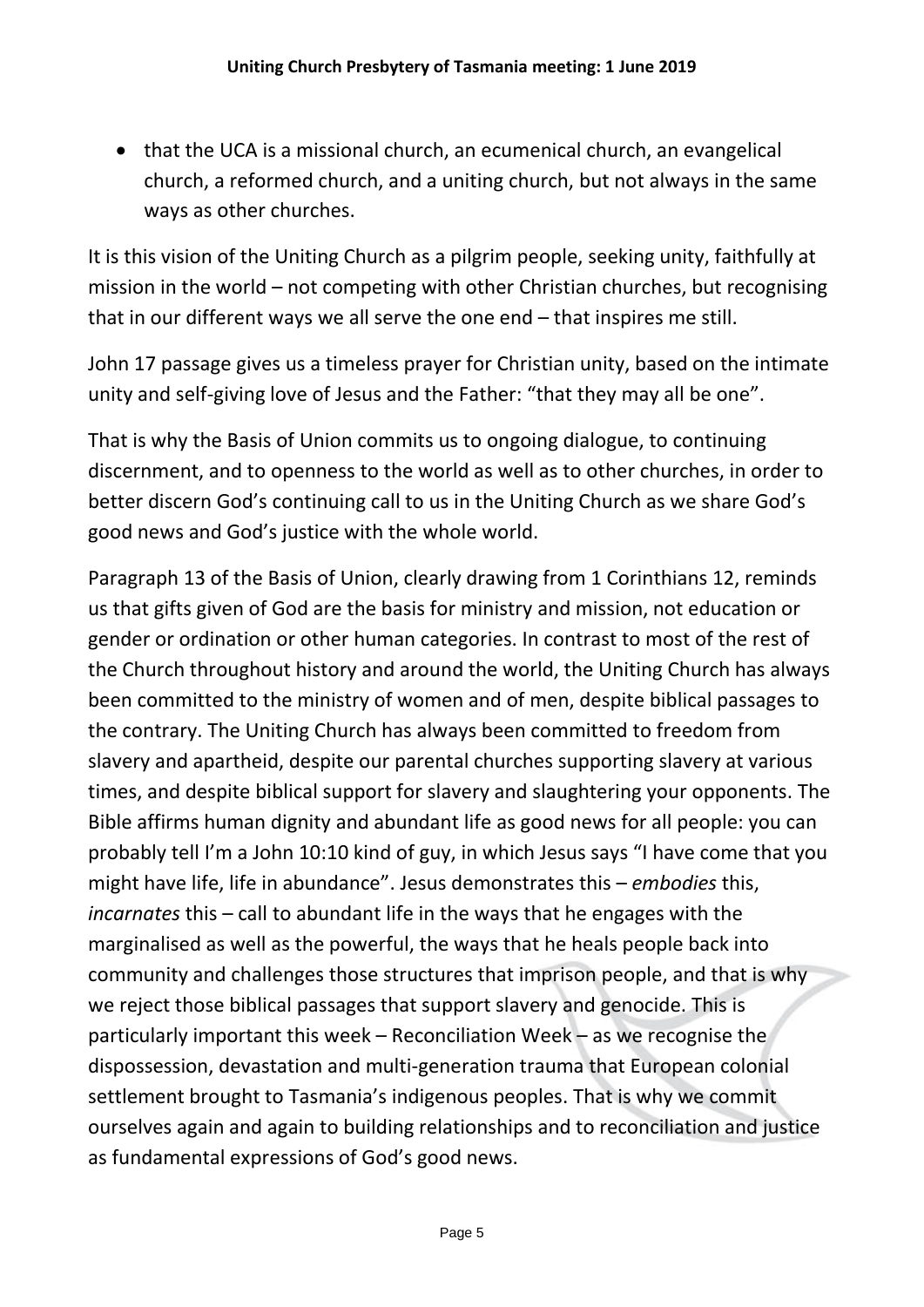Jesus is the interpretive key to our holy scriptures, the Bible. It is in Jesus' own life and ministry that we see God most clearly revealed in human form, as well as in Jesus' crucifixion and the resurrection which is God's resounding 'Yes' to the world's fatal 'No'.

It is to Jesus' own example we turn, when interpreting the Bible divides us.

The Jesus we meet in the scriptures, again and again and again, calls for freedom and for justice and for healing and for wholeness, for a change of heart in each individual and for the whole world: "turn around, look anew, for God's loving way is the way that brings abundant life for all".

Jesus challenges the religious rules and secular rulers of his day, seeking inclusion and healing for even the most vulnerable and marginal. Jesus interprets the scriptures in ways that bring justice and good news to the poor, and that challenge the powerful. The Gospel according to Matthew shows this through the common phrases "You have heard it said … but I say to you ..." Again and again Jesus interprets the scriptures in ways that bring people to new life, to renewed community, to a deeper awareness of God's loving and living presence in all of life. Jesus summarises this in the central commands to love God and to love your neighbour – and for the cunning lawyer who asks who is my neighbour, Jesus illustrates this in ways that turn inherited religious and cultural boundaries on their head: the despised Samaritan is the model of faith, a confronting theme repeated again and again in the gospels as tax collectors, prostitutes, and fishermen see God revealed in Jesus in ways that the more obviously religious ones miss.

Jesus' early disciples and apostles got all this, and they got into trouble again and again with the religious powers of their day for disregarding religious rules like the food purity laws and the circumcision of men – and this continued to cause dissent and difficulties within the early Christian communities and churches too. But those churches recognised that the boundaries they had previously assumed were Godordained actually prevented God's mission to the whole world; the good news was for gentiles as well as for Jews, for women as well as men, for slaves as well as free. After faithful reflection on God's mission as well as scripture, the early Church realised that new disciples of Jesus didn't have to be circumcised in order to belong to the Christian community. Women were apostles in the early Church, not just men. Jesus was divine Wisdom, not just Christ. Children were precious, too.